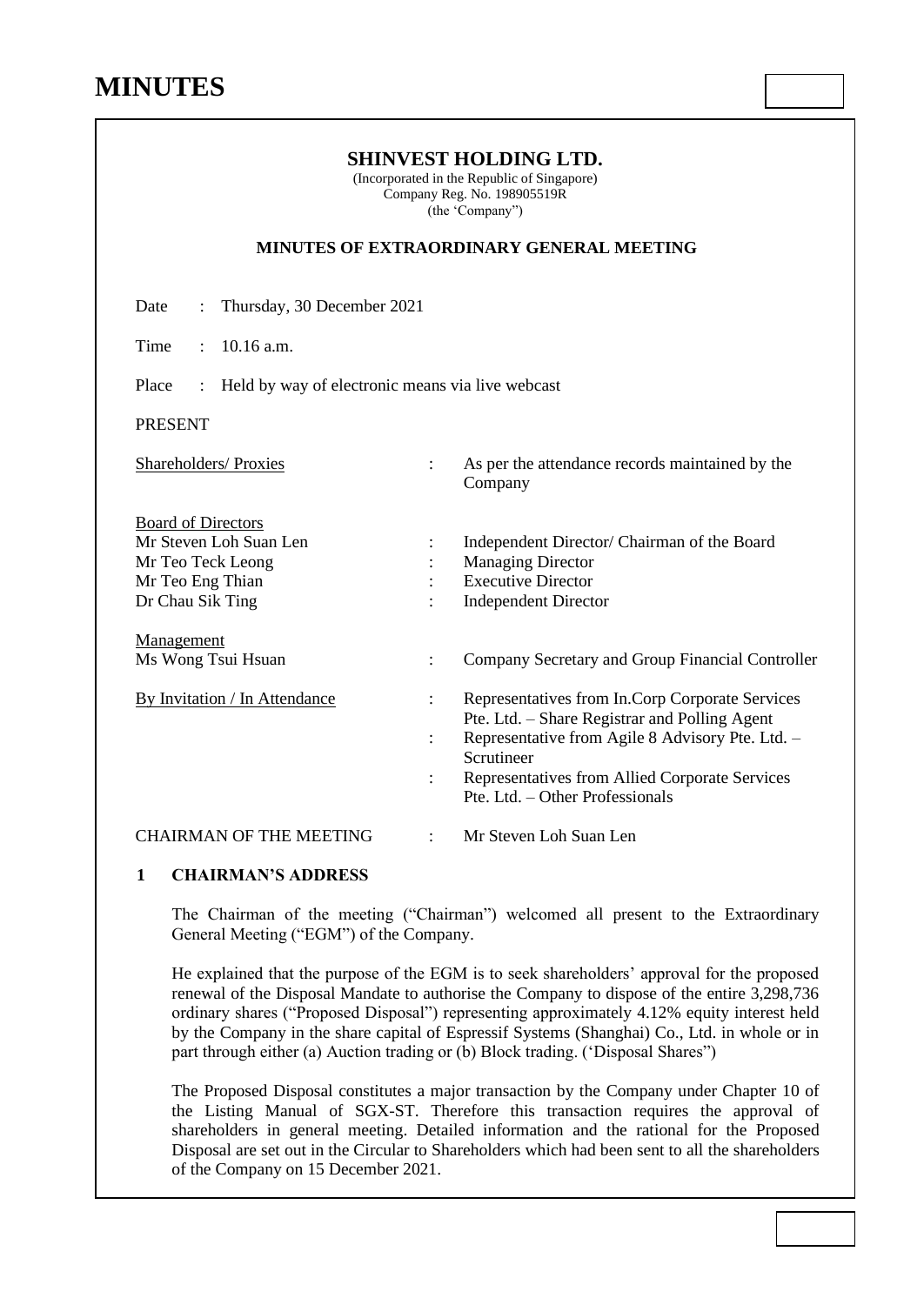**SHINVEST HOLDING LTD. 2** Minutes of EGM held on 30.12.2021

## **2 QUORUM**

There being a quorum present, the Chairman called the meeting to order and declared the EGM duly convened and constituted.

### **3 NOTICE OF MEETING**

With the consent of the shareholders present, the Notice of EGM dated 15 December 2021 convening the meeting was taken as read.

## **4 PROXY AND POLL VOTING**

The Chairman highlighted that due to the ongoing Covid-19 situation and related safe management restrictions, shareholders were not able to attend the EGM in person to cast their votes. For those shareholders who had appointed the Chairman of the Meeting as their proxy to vote on their behalf, the Chairman would vote or abstain from voting in accordance with their specific instructions in relation to the Resolution to be tabled at the EGM.

The Company had appointed In.Corp Corporate Services Pte. Ltd. as the polling agent and Agile 8 Advisory Pte. Ltd. as the scrutineer for the vote taking.

The Chairman informed that pursuant to the Listing Rules, the Resolution tabled at the meeting was voted on by poll.

Based on the valid proxy forms received, the votes had been tallied by the polling agent and verified by the scrutineer in advance for the Resolution tabled at the EGM.

#### **5 QUESTIONS FROM SHAREHOLDERS**

The Chairman further informed that the Company had received questions from the shareholders and the Securities Investors Association, Singapore ("SIAS") in relation to the Resolution tabled at the meeting. The questions and the Company's responses thereto had been posted on SGXNet and the Company's website on 24 & 29 December 2021.

The Chairman then proceeded with the formal business of the EGM.

### **6 ORDINARY RESOLUTION: THE DISPOSAL MANDATE FOR THE PROPOSED DISPOSAL, IN WHOLE OR IN PART, OF THE COMPANY'S SHAREHOLDING IN THE ISSUED AND PAID UP SHARE CAPITAL OF ESPRESSIF SYSTEMS (SHANGHAI) CO., LTD., COMPRISING UP TO 3,298,736 ORDINARY SHARES ("ESPRESSIF")**

It was proposed:

That

(a) approval be and is hereby given, for the purposes of Chapter 10 of the Listing Manual, for the Company to dispose, in whole or in part, of up to 3,298,736 Expressif Shares, to the extent mandated and accordingly to the terms under the Disposal Mandate as described in the Circular (the "**Proposed Disposal**"); and